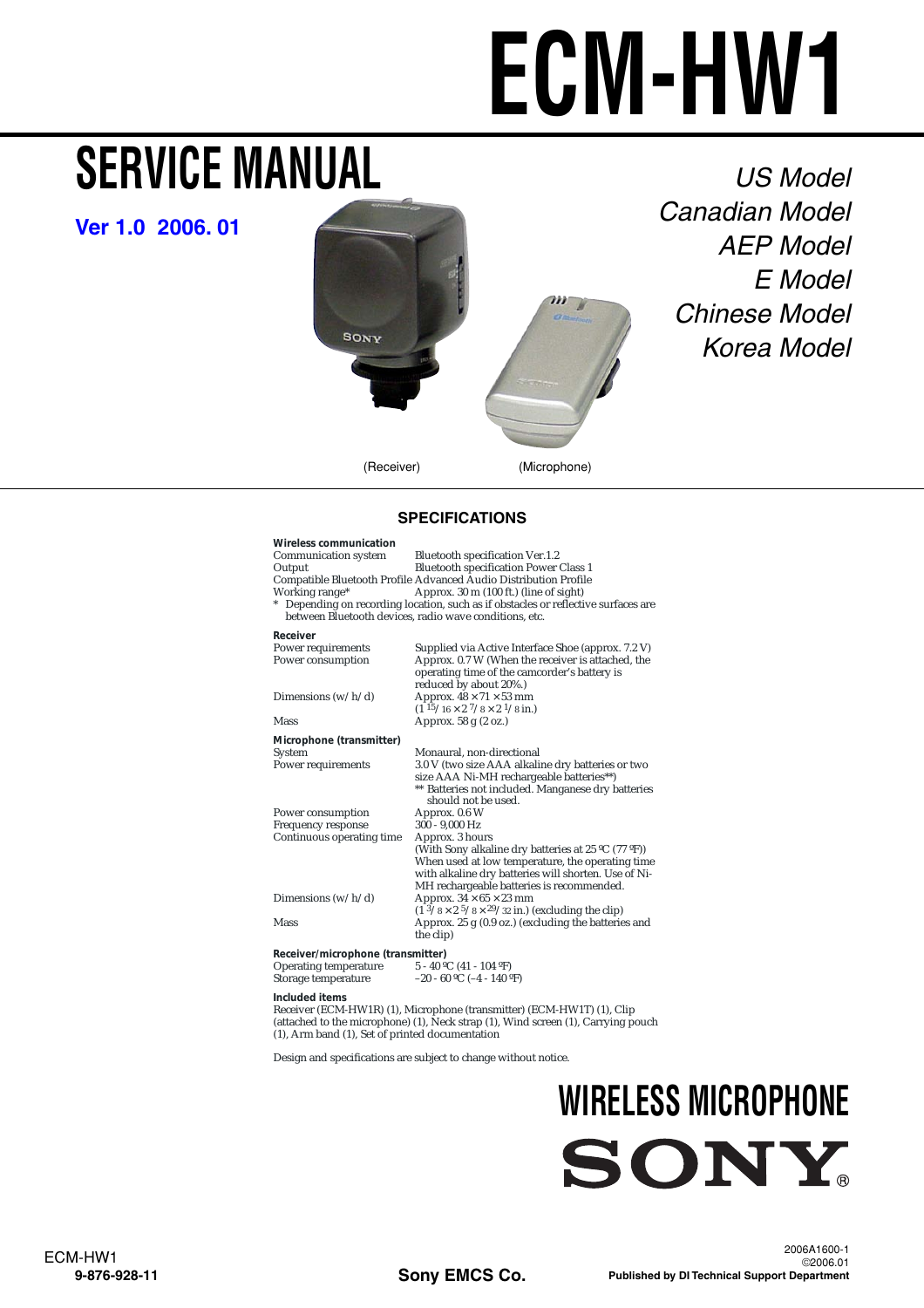#### **PARTS LIST**



Note: When replaceing the microphone receiver assembly, be sure to change the labels (See the next page).



| Ref. No. | Part No.                                   | Description                                     |  |  |
|----------|--------------------------------------------|-------------------------------------------------|--|--|
| 1        |                                            | A-1181-026-A MICROPHONE RECEIVER ASSY (SERVICE) |  |  |
| 2        | 2-657-617-01                               | LID. BATTERY                                    |  |  |
| 3        | 2-657-614-01                               | CASE, LOWER                                     |  |  |
| 4        | A-1184-691-A                               | CLIP                                            |  |  |
| 5        | 2-669-436-01 NECK STRAP                    |                                                 |  |  |
| 6        |                                            | 2-669-437-01 WIND SCREEN                        |  |  |
| 7        | 2-669-438-01 ARM BAND                      |                                                 |  |  |
| 8        |                                            | 2-669-439-01 CARRYING POUCH                     |  |  |
|          | 2-669-441-01                               | MANUAL, INSTRUCTION (JAPANESE/                  |  |  |
|          | ENGLISH/FRENCH/SPANISH/SIMPLIFIED CHINESE/ |                                                 |  |  |
|          |                                            | TRADITIONAL CHINESE/KOREAN)                     |  |  |
| $\ast$   |                                            | 2-669-441-11 MANUAL, INSTRUCTION (GERMAN/DUTCH/ |  |  |
|          |                                            | SWEDISH/PORTUGUESE/ITALIAN/                     |  |  |
|          |                                            | DUCCIANI/AD ADIOV                               |  |  |

RUSSIAN/ARABIC)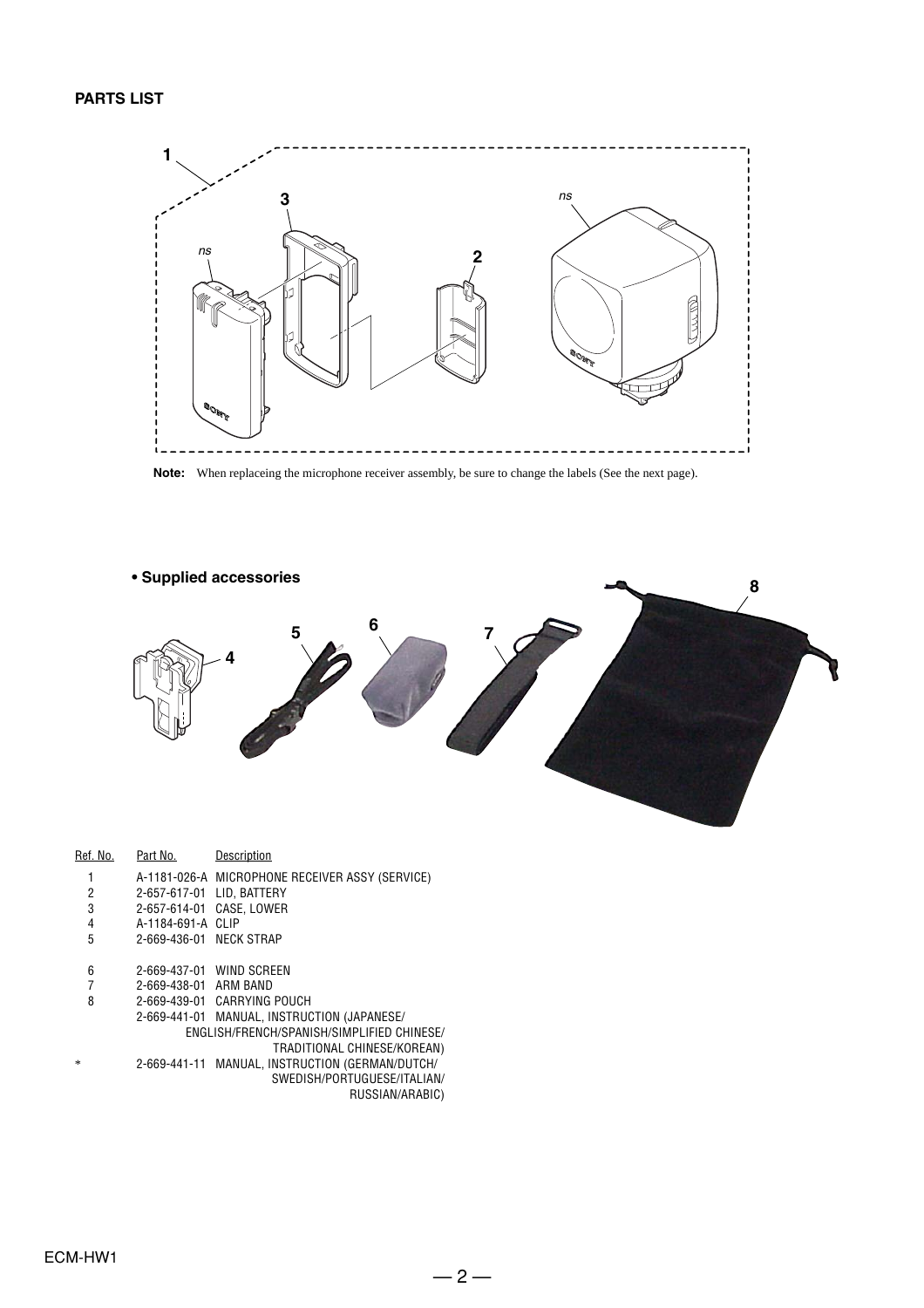#### **Changing labels**

- (1) Because communication is possible only between the matched pair of this product when the product is shipped from the factory or supplied as the repair part, the same serial number should be carried both by a microphone and a receiver that enables identification of the matched pair among the mixed use of the multiple units.
- (2) If the approved certificate labels of the respective countries in which this product is marketed and customer uses is not attached to the product before use, ignorance of this requirement may be punishable.